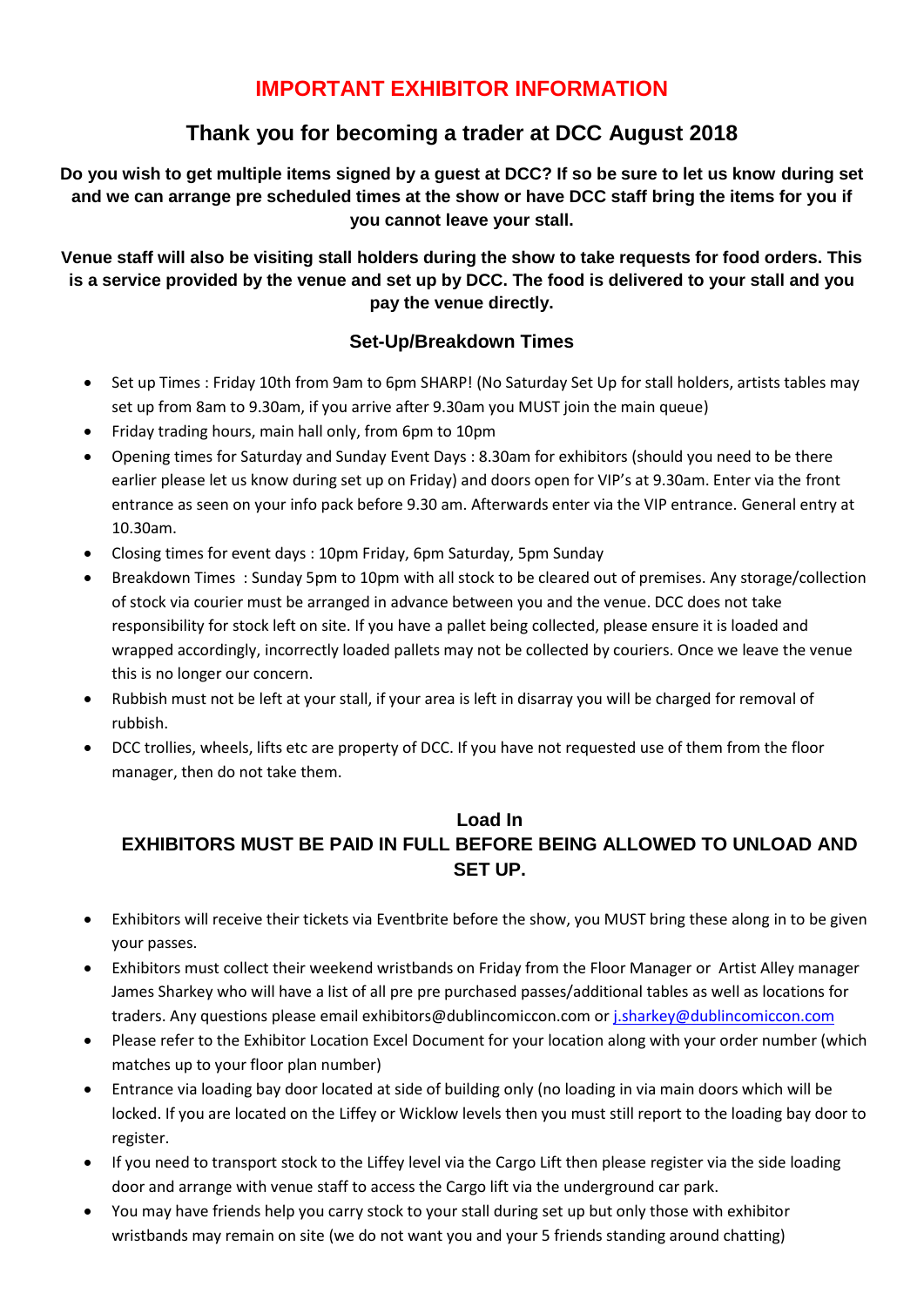- No children are allowed on site during set up or manning your stall during trading hours.
- Please report to CCD and DCC staff before bringing your vehicle into the loading area. Any vehicles remaining on site for prolonged periods must have a tarp placed underneath and be drained of fuel.
- Parking : If you wish to park at the convention centre, you can pre book it via <https://parkpnp.com/ie/parking/the-convention-centre-dublin> . We are afraid that the car park is owned by a third party and as such we cannot get discounts or free parking for exhibitors (We have to pay aswell) but there are multiple options in the area which can be found here : http://www.theccd.ie/parking

### **On Site**

- DCC must be informed of staff numbers in advance to ensure an adequate stock of exhibitor wristbands. Additional Passes can only be purchased Saturday or Sunday during opening hours if you have not pre purchased before this point. There is a limit of 4 exhibitor bands available per 3 x 2m an 2 x 2m stalls and 2 bands per Artist Alley table. Custom stalls please contact us to confirm. This is done to ensure non working personnel are not on site during set up and prior to opening and so that the system is not abused to get 'friends' in early.
- Failure to wear/show your wristband will incur a 50 Euro fee for replacement. Loss of wristbands will incur a 50 Euro fee for replacements.
- Extra tables must be purchased in advance as there is no guarantee we will have adequate spare stock on the day. If we have spare stock and you request an extra table, please note it is a 25 Euro charge. If you need additional chairs please let us know.
- You may not remove tables, chairs or barriers from other locations for your own stall. Doing so will result in the items being taken back to their original location and your goods left in where they were found.
- If you have not purchased the correct stall option (i.e a retailer/re-seller purchasing an Artist Alley table), your payment will be refunded and your selection cancelled. If you are found during the event selling unauthorized items, you will be asked to pay the difference or leave the premises without refund.
- Table only units may only have a max of 2 workers per table for health and safety & security concerns.
- Live animals and displays over 3m in height must have pre approval from the venue to ensure they confirm to health and safety regulations
- No display, partition, racks or any other exhibitor constructed unit may lean or be adhered to the venue walls or pillars in such a way that damage may be incurred. A venue walk through is conducted by DCC and the venue for an pre existing damage to the building. Any additional damage caused by exhibitors will be billed directly to the exhibitors by the venue.
- Please note that due to the high spec nature of the Convention Centre the repair costs are quite significant
- If you require dedicated WiFi an application with your requirements for download/upload speed must be made in advance. \*please note there is a venue charge for dedicated WiFi set up
- Exhibitors must refrain from approaching and interfering with DCC sets and props or going behind any barriers. Photos are not permitted. Anyone caught disobeying will be removed from the premises
- If you are transporting stock on pallets then you must ensure they do not block up walk ways during set up or damage any venue property. CCTV is in operation and any damage caused by stock or staff will be billed directly to you.
- DCC does not accept deliveries of stock or store stock for exhibitors if you wish to have a pallet delivered then please contact the venue in advance to arrange.
- Power points/Sockets must be purchased in advance, we cannot facilitate requests on the Friday set up.
- There is no facility in place to allow for credit card/laser card payments, please make your own arrangements for cash or other payment methods on the days of the event.
- If you are selling any sharp items/replica swords/airsoft guns etc this must be cleared by us in advance due to bagging procedures. If you do not inform us in advance we reserve the right to restrict sale of items.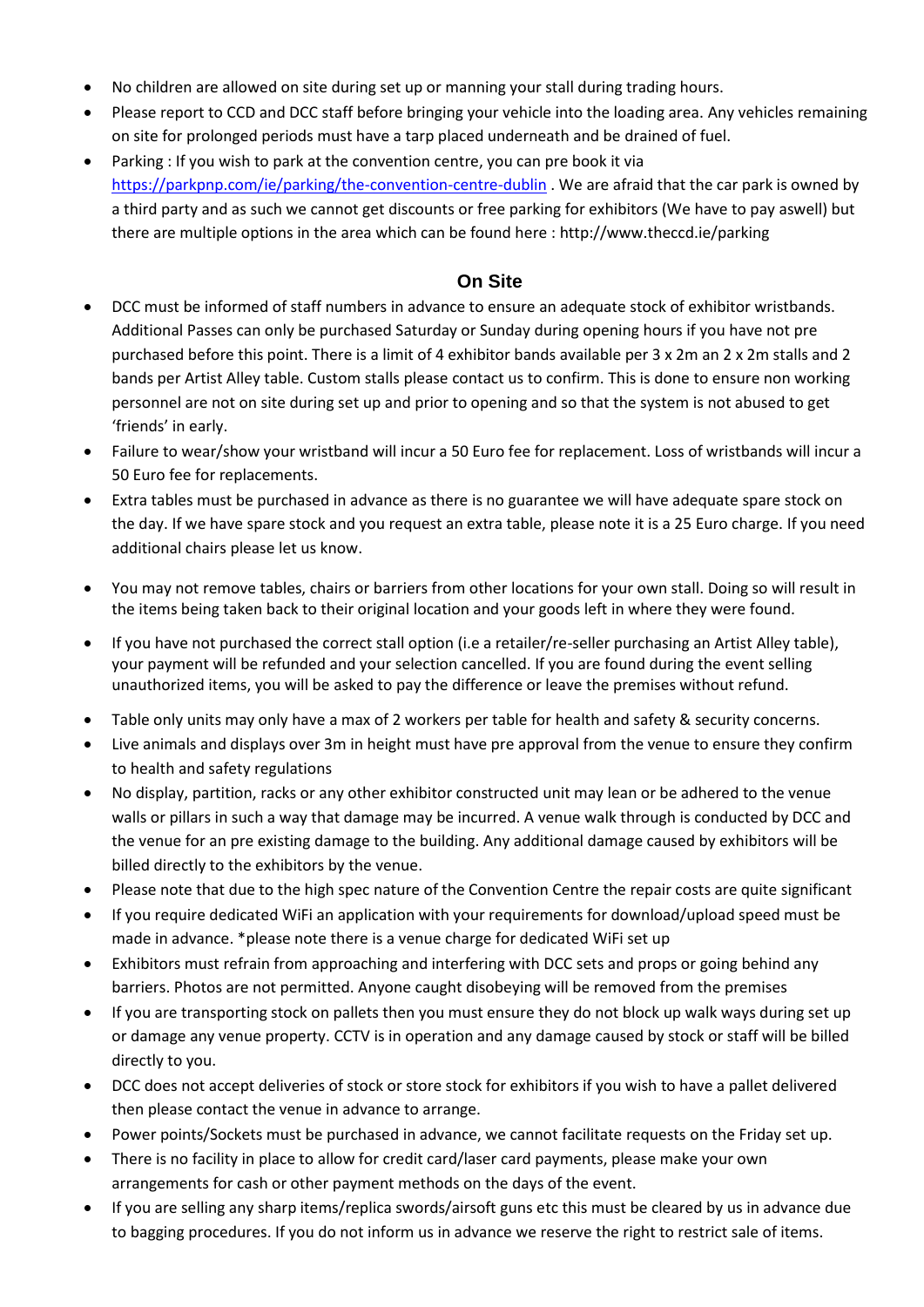- There is NO SHARING of table only options at DCC this year following incidents among traders at DCC 2016.
- Do not leave your many empty shipping boxes and waste behind. Any costs incurred by Dublin Comic Con for cleaning of your stall will be billed directly to you.

### **Legal**

- You will not be covered by Comic Con Ireland of the Convention Centre's insurance, if you wish to insure your products/staff you must have your own in place
- Please note: You are responsible for ensuring you are in compliance with Irish Revenue Authorities as per previous emails. Non ROI based traders must also comply with Revenue instructions, please see the attached VAT/Revenue information at the end of this document.
- You are agreeing to comply with the regulations regarding sales of goods and services
- You will comply with the general convention policies, failure to do so may result in you and your stall being removed.
- Be sure to read our full list of FAQ's located on our website.
- If you fail to appear at your stall by mid day Saturday and do not inform us of non attendance or late attendance we reserve the right to re designate your space.
- In Accordance with the venue's health and safety policy, no children are allowed on site during stall set up

### **Other**

• Please refer to the stall types below and policies for more info. We are here to help and ensure you have a successful time at our show.

# **TYPES OF STALLS AND WHAT THEY INCLUDE**

Custom Stalls : These Stalls are set up on an individual basis and can sell a wide range of stock like standard stalls. Tables, partitions and passes are covered on an individual basis, custom stalls as standard come with just tables and chairs but not connected to any other stall. If you require partitions, please let us know as there is an additional cost, the custom stalls are sought *after due to the ability to sell from all 4 sides compared to Aisle units*

*Partitioned stalls : (3m x 2m or 2m x 2m)* : Best for those who want to stand out more and set up a more attractive stall to attract customers or those who are selling high volumes of stock, retail items, games etc. If you are promoting your business, group, service etc this is also an option for you. Each stall contains 1 table (or 2 tables if you are located on a corner unit), 2 passes as standard (additional passes must be purchased at the time of purchasing the stall using the option provided), 2 chairs and partitions which can be used to hang items/posters etc. If you purchased multiple stalls you will get additional passes, tables, chairs etc.

*Wall Stalls :* These stalls are the same as above but are located against the convention centre wall and include side partition walls but no backing wall to ensure the convention centres pristine walls are kept clean and undamaged and must remain as such. Each stall contains 1 table (or 2 tables if you are located on a corner unit), 2 passes as standard (additional passes must be purchased at the time of purchasing the stall using the option provided), 2 chairs and partitions separating you from the other stalls. If you purchased multiple stalls you will get additional passes, tables , chairs etc.

### **Table Only Option now combines both characteristics of Craft Table and Artist Alley Tables**

*Craft Table :* While limited in number, these tables are ideally suited to those selling small handmade crafts, face painting, keyrings etc or those who do not have a large volume of stock. We do not offer this option to retailers or resellers. Only handmade/custom items may be sold here. Each table contains 1 table, chair and pass and no backing wall. Your own backing wall/display wall/banners can be brought provided it does not interfere with your neighbours or extrude onto the convention floor. Exhibitor passes were limited to 1 per table due to the nature of the table not requiring multiple staff to man them. Additional passes must be purchased as normal and your friends can be at your stall but may not avail of exhibitor privileges

*Arist Alley Table* : These tables are restricted to independent comics, sketches, artists, writers etc. No commercial/main stream comics are to be sold in this area or handcrafts, only comics can be sold here.. If you wish to sell commercial comics please enquire about a table only or partitioned area. Each table contains 1 table, chair and pass and no backing wall. Your own backing